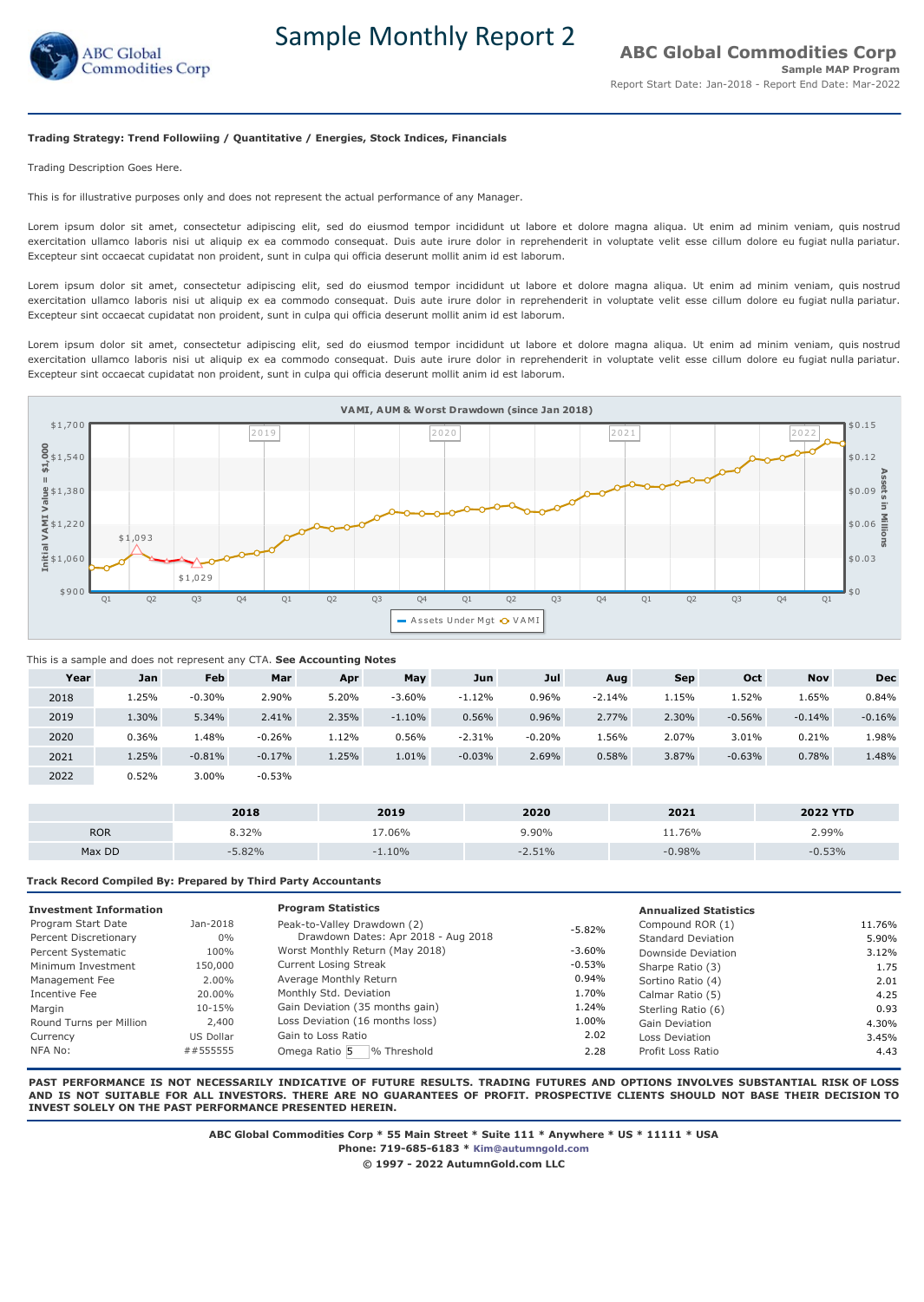

# **ABC Global Commodities Corp**

# **Sample MAP Program**

Report Start Date: Jan-2018 - Report End Date: Mar-2022

| <b>Time Window Analysis</b> | <b>Historical Drawdown and Recoveries***</b> |         |         |              |          |        |                                   |          |
|-----------------------------|----------------------------------------------|---------|---------|--------------|----------|--------|-----------------------------------|----------|
| Length                      | <b>Best</b>                                  | Average | Worst   | <b>Start</b> | Depth    | Length | Recovery                          | End      |
| 1 mo                        | 5.3%                                         | 0.9%    | $-3.6%$ | $May-18$     | $-5.82%$ | 4 mo   | 5 mo                              | $Jan-19$ |
| 3 mo                        | 10.4%                                        | 2.9%    | $-3.8%$ | Jun-20       | $-2.51%$ | 2 mo   | 2 mo                              | $Sep-20$ |
| 6 mo                        | 14.6%                                        | 5.6%    | $-3.3%$ | $May-19$     | $-1.10%$ | 1 mo   | 2 mo                              | Jul-19   |
| $12 \text{ mo}$             | 22.9%                                        | 11.9%   | 3.5%    | Feb-21       | $-0.98%$ | 2 mo   | 1 mo                              | Apr-21   |
| $18 \text{ mo}$             | 25.5%                                        | 17.9%   | 9.2%    | $Oct-19$     | $-0.86%$ | 3 mo   | 2 mo                              | Feb-20   |
| 24 mo                       | 29%                                          | 23.1%   | 16.8%   | Oct-21       | $-0.63%$ | 1 mo   | 1 mo                              | Nov-21   |
| 36 mo                       | 47.2%                                        | 39.5%   | 29.4%   |              |          |        | Current Losing Streak = $-0.53\%$ |          |





| <b>Statistical Comparisons</b> | Program                  | AG CTA Index | <b>SP 500 TR</b> |
|--------------------------------|--------------------------|--------------|------------------|
| Annualized Compound ROR (1)    | 11.76%                   | 3.80%        | 15.25%           |
| Cumulative Return              | 60.39%                   | 17.16%       | 82.79%           |
| Cumulative VAMI(7)             | 1604                     | 1172         | 1828             |
| Best Monthly Return            | 5.34%                    | 3.38%        | 12.82%           |
| Worst Monthly Return           | $-3.60%$                 | $-5.53%$     | $-12.35%$        |
| Annual Standard Deviation      | 5.90%                    | 4.74%        | 17.10%           |
| Profit Loss Ratio              | 4.43                     | 2.01         | 1.93             |
| Correlation                    | $\overline{\phantom{0}}$ | $-0.063$     | $-0.110$         |
| Last Month                     | $-0.53%$                 | 3.38%        | 3.71%            |
| Last 12 Months                 | 14.80%                   | 7.68%        | 15.66%           |
| Last 36 Months                 | 35.49%                   | 22.55%       | 68.22%           |
|                                |                          |              |                  |



**PAST PERFORMANCE IS NOT NECESSARILY INDICATIVE OF FUTURE RESULTS. TRADING FUTURES AND OPTIONS INVOLVES SUBSTANTIAL RISK OF LOSS AND IS NOT SUITABLE FOR ALL INVESTORS. THERE ARE NO GUARANTEES OF PROFIT. PROSPECTIVE CLIENTS SHOULD NOT BASE THEIR DECISION TO INVEST SOLELY ON THE PAST PERFORMANCE PRESENTED HEREIN.**

> **ABC Global Commodities Corp \* 55 Main Street \* Suite 111 \* Anywhere \* US \* 11111 \* USA Phone: 719-685-6183 \* [Kim@autumngold.com](mailto:Kim@autumngold.com) © 1997 - 2022 AutumnGold.com LLC**